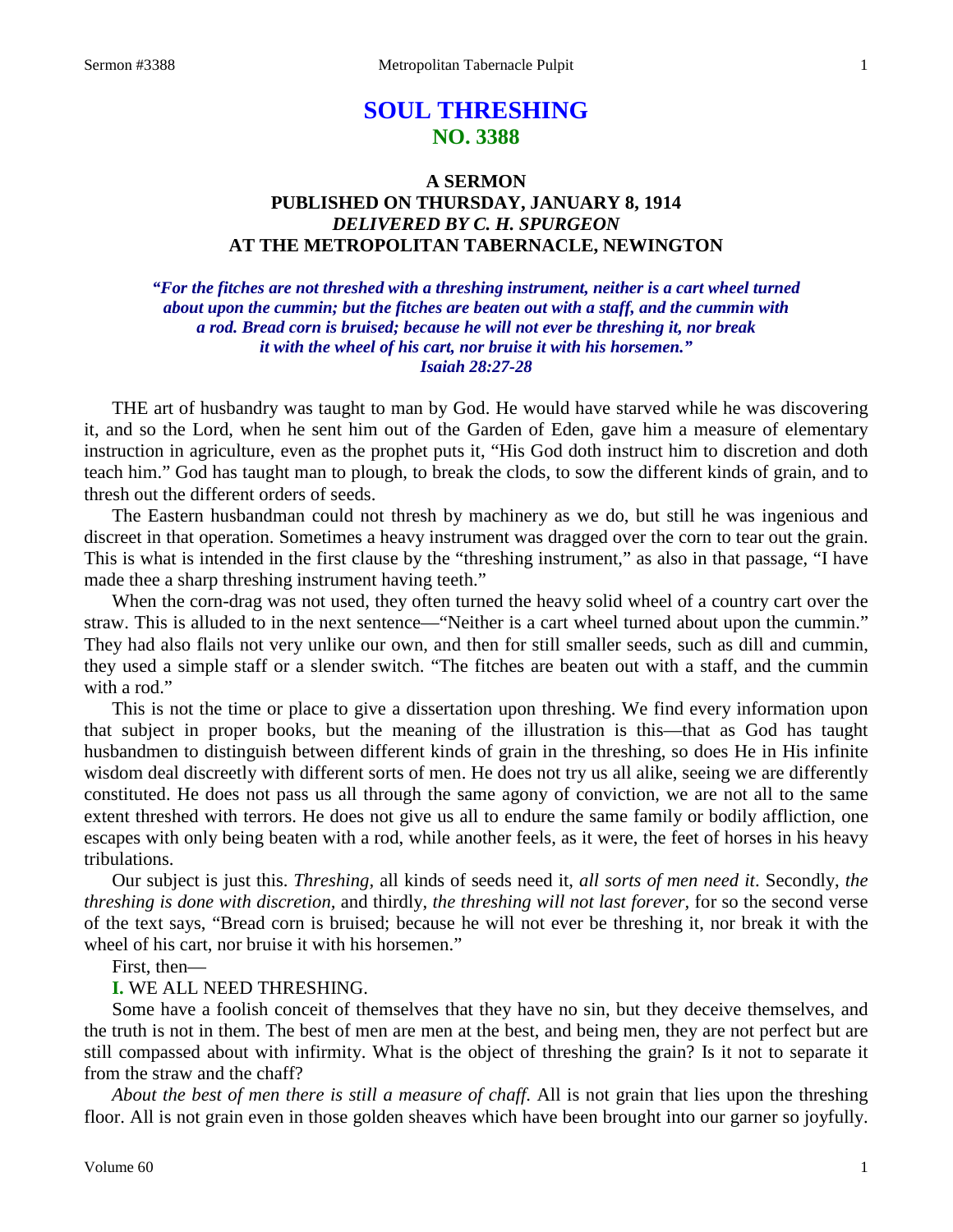Even the wheat is joined to the straw, which was necessary to it at one time. About the kernel of the wheat the husk is wrapped, and this still clings to it, even when it lies upon the threshing floor.

About the holiest of men there is something superfluous, something which must be removed. We either sin by omission or by trespass. Either in spirit, or motive, or lack of zeal, or want of discretion, we are faulty. If we escape one error, we usually glide into its opposite. If before an action we are right, we err in the doing of it, or if not, we become proud after it is over. If sin be shut out at the front door, it tries the back gate, or climbs in at the window, or comes down the chimney. Those who cannot perceive it in themselves are frequently blinded by its smoke. They are so thoroughly in the water that they do not know that is rains.

So far as my own observation goes, I have found out no man whom the old divines would have called perfectly perfect, the absolutely all-round man is a being whom I expect to see in heaven, but not in this poor fallen world. We all need such cleansing and purging as the threshing floor is intended to work for us.

Now, *threshing is useful in loosening the connection between the good corn and the husk*. Of course, if it would slip out easily from its husk, the corn would only need to be shaken. There would be no necessity for a staff or a rod, much less for the feet of horses, or the wheel of a cart to separate it. But there's the rub, our soul not only lieth in the dust, but "cleaveth" to it. There is a fearful intimacy between fallen human nature and the evil which is in the world, and this compact is not soon broken.

In our hearts we hate every false way, and yet we sorrowfully confess, "When I would do good, evil is present with me." Sometimes when our spirit cries out most ardently after God, a holy will is present with us, but how to perform that which is good we find not. Flesh and blood have tendencies and weaknesses which, if not sinful in themselves, yet tend in that direction. Appetites need but slight excitement to germinate into lusts.

It is not easy for us to forget our own kindred and our father's house, even when the king doth most greatly desire our beauty. Our alien nature remembers Egypt and the flesh-pots while yet the manna is in our mouths. We were all born in the house of evil, and some of us were nursed upon the lap of iniquity, so that our first companionships were among the heirs of wrath. That which was bred in the bone is hard to get out of the flesh.

Threshing is used to loosen our hold of earthly things and break us away from evil. This needs a divine hand, and nothing but the grace of God can make the threshing effectual. Something is done by threshing when the soul ceases to be bound up with its sin, and sin is no longer pleasurable or satisfactory. Still, as the work of threshing is never done till the corn is separated together from the husk, so chastening and discipline have never accomplished their design till God's people give up every form of evil and abhor all iniquity. When we shake right out of the straw, and have nothing further to do with sin, then the flail will lie quiet.

It has taken a good deal of threshing to bring some of us anywhere near that mark, and I am afraid many more heavy blows will be struck before we shall reach the total separation. From a certain sort of sins, we are very easily separated by the grace of God early in our spiritual life, but when those are gone, another layer of evils comes into sight, and the work has to be repeated. The complete removal of our connection with sin is a work demanding the divine skill and power of the Holy Ghost, and by Him only will it be accomplished.

Threshing becomes needful for the sake of our usefulness, for the wheat must come out of the husk to be of service. We can only honor God and bless men by being holy, harmless, undefiled, and separate from sinners. O corn of the Lord's threshing floor, thou must be beaten and bruised, or perish as a worthless heap! Eminent usefulness usually necessitates eminent affliction.

Unless thus severed from sin, we cannot be gathered into the garner. God's pure wheat must not be defiled by an admixture of chaff. There shall in no wise enter into heaven anything that defileth, therefore, every sort of imperfection must come away from us by some means or other, ere we can enter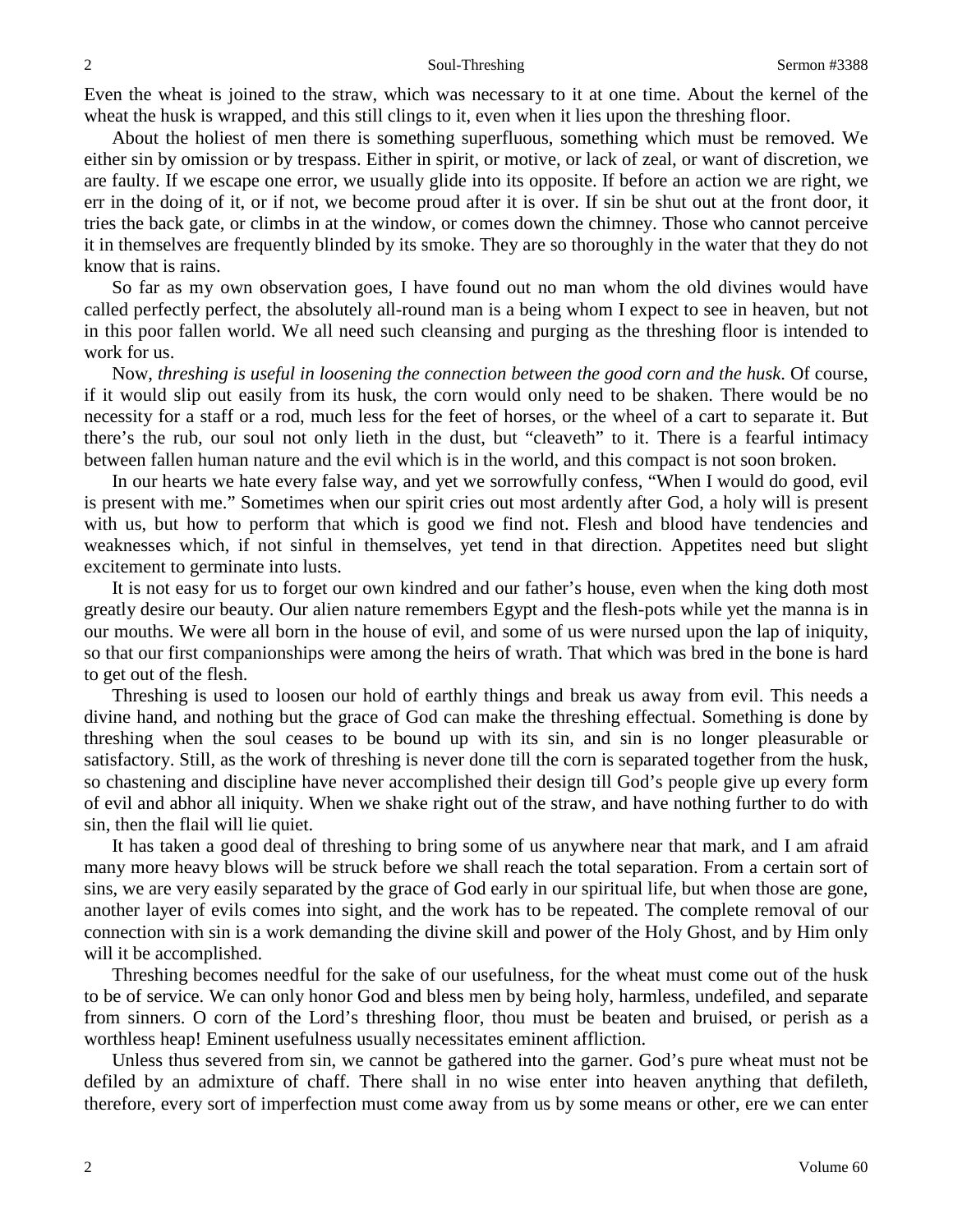#### Sermon #3388 Soul-Threshing 3

into the state of eternal blessedness and perfection. Yea, even here we cannot have true fellowship with the Father unless we are daily delivered from sin.

Peradventure, some of us today are lying up on the threshing floor, suffering from the blows of chastisement. What then? Why, let us rejoice therein, for *this testifies to our value in the sight of God*. If the wheat were to cry out and say, "The great drag has gone over me, therefore the husbandman has no care for me," we should instantly reply, The husbandman does not pass the corn drag over the darnel or the nettles, it is only over the precious wheat that he turns the wheel of his cart, or the feet of his oxen. Because he esteems the wheat, therefore he deals sternly with it and spares it not.

Judge not, O believer, that God hates you because He afflicts you, but interpret truly, and see that He honors you by every stroke which He lays upon you. Thus saith the Lord, "You only have I known of all the nations of the earth; therefore, I will punish you for all your iniquities."

Because a full atonement has been made by the Lord Jesus for all His people's sins, therefore, He will not punish us as a judge, but because we are His dear children, therefore He will chastise us as a father. In love He corrects His own children that He may perfect them in His own image and make them partakers of His holiness. Is it not written, "I will bring them under the rod of the covenant"? Has He not said, "I have refined thee, but not with silver, I have chosen thee in the furnace of affliction"?

Therefore, do not judge according to the sight of the eyes or the feeling of the flesh, but judge according to faith, and understand that, as threshing is a testimony to the value of the wheat, so affliction is a token of God's delight in His people.

Remember, however, that as threshing is a sign of the impurity of the wheat, so is *affliction an indication of the present imperfection of the Christian.* If you were no more connected with evil, you would be no more corrected with sorrow. The sound of a flail is never heard in heaven, for it is not the threshing floor of the imperfect, but the garner of the completely sanctified. The threshing instrument is, therefore, a humbling token, and so long as we feel it we should humble ourselves under the hand of God, for it is clear that we are not yet free from the straw and the chaff of fallen nature.

On the other hand, the threshing instrument is *a prophecy of our future perfection*. We are undergoing from the hand of God a discipline which will not fail, we shall by His prudence and wisdom be clean delivered from the husk of sin. We are feeling the blows of the staff, but we are being effectually separated from the evil which has so long surrounded us, and for certain we shall one day be pure and perfect. Every tendency to sin shall be beaten off. "Foolishness is bound in the heart of a child, but the rod of correction shall drive it far from him."

If we, being evil, yet succeed with our children by our poor, imperfect chastening, how much more shall the Father of spirits cause us to live unto Himself by His holy discipline? If the corn could know the necessary uses of the flail, it would invite the thresher to his work, and since we know whereunto tribulation tendeth, let us glory in it, and yield ourselves with cheerfulness to its processes. We need threshing, the threshing proves our value in God's sight, and while it marks our imperfection, it secures our ultimate cleansing.

In the next place, I would remark that—

**II.** GOD'S THRESHING IS DONE WITH GREAT DISCRETION, "for the fitches are not threshed with a threshing instrument."

The poor little fitches, a kind of small seed used for flavoring cakes, were not crushed out with a heavy drag, for by such rough usage they would have been broken up and spoiled. "Neither is a cart wheel turned about upon the cummin," this little seed, perhaps the caraway, would have been ground by so great a weight, it would have been preposterous to treat it in that rough manner. The fitches were soon removed from the stalks by being "beaten out with a staff," and the cummin needed nothing but a touch of a rod. For tender seeds the farmer uses gentle means, and for the hardier grains he reserves the sterner processes. Let us think of this, as it conveys a valuable spiritual lesson.

Reflect, my brother, that your threshing and mine *are in God's hands*. Our chastening is not left to servants, much less to enemies, "we are chastened of the Lord!" The Great Husbandman Himself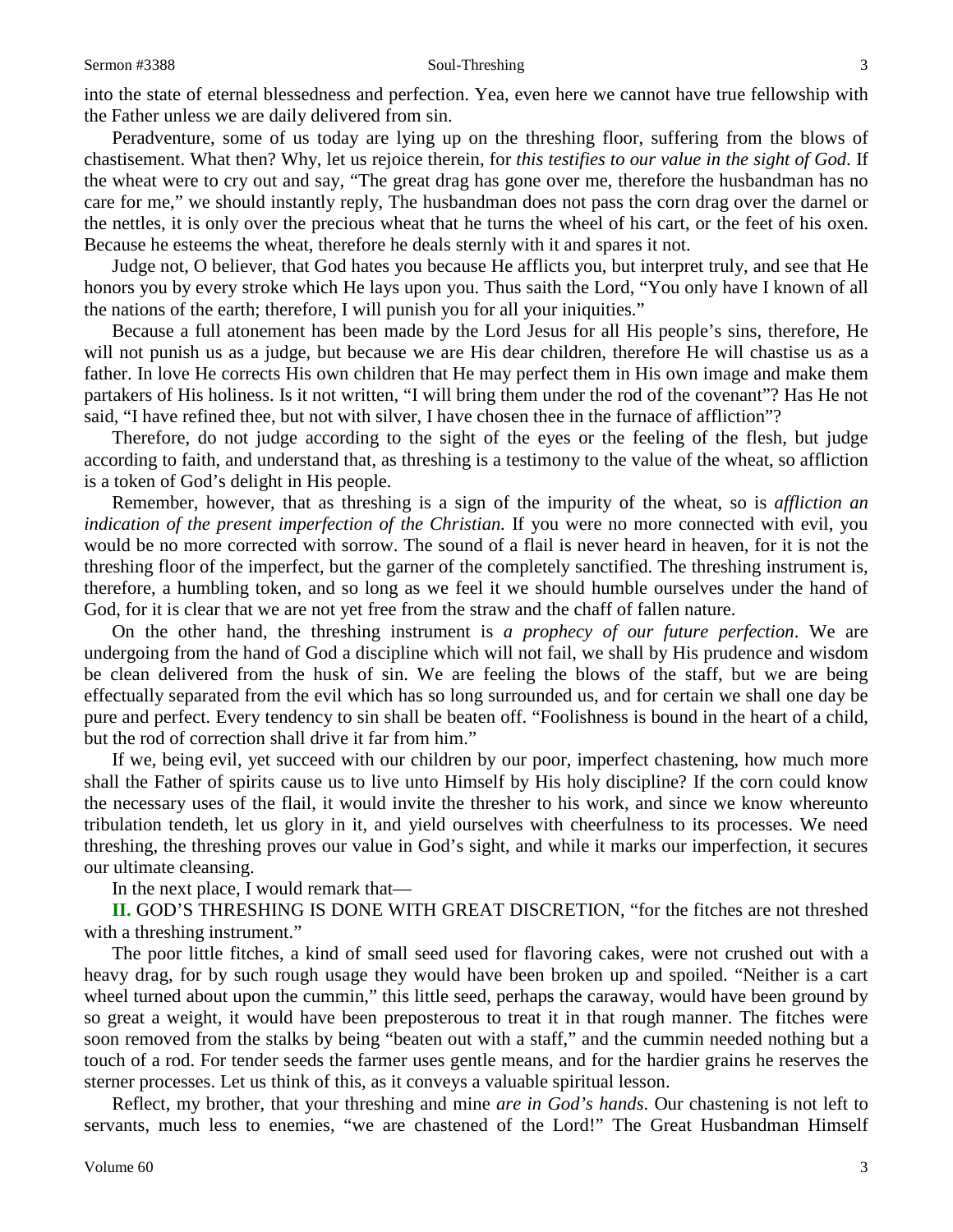personally bids the laborers do this and that, for they know not the time or the way, except as divine wisdom shall direct, they would turn the wheel upon the cummin, or attempt to thresh wheat with a staff.

I have seen God's servants trying both these follies, they have crushed the weak and tender, and they have dealt with partiality and softness with those who needed to be sternly rebuked. How roughly some ministers, some elders, some good men and women will go to work with timid, tender souls, yet we need not fear that they will destroy the true-hearted, for however much they may vex them, the Lord will not leave His chosen in their hands, but will overrule their mistaken severity, and preserve His own from being destroyed thereby. How glad I am of this, for there are many nowadays who would grind the tender ones to powder if they could!

As the Lord has not left us in the power of man, so also He has not left us in the power of the devil. Satan may sift us as wheat, but he shall not thresh us as fitches. He may blow away the chaff from us even with his foul breath, but he shall not have the management of the Lord's corn, "the LORD preserveth the righteous."

Not a stroke in providence is left to chance, the Lord ordains it, and arranges the time, the force, and the place of it. The divine decree leaves nothing uncertain, the jurisdiction of supreme love occupies itself with the smallest events of our daily lives. Whether we bear the teeth of the corn drag, or men do ride over our heads, or we endure the gentler touches of the divine hand, everything is by appointment, and the appointment is fixed by infallible wisdom. Let this be a mine of comfort to the afflicted.

Next, remark that *the instruments used for our threshing are chosen also by the Great Husbandman*. The Eastern farmer, according to the text, has several instruments, and so has our God. No form of threshing is pleasant to the seed which bears it, indeed, each one seems to the sufferer to be peculiarly objectionable. We say, "I think I could bear anything but this sad trouble." We cry, "It was not an enemy, then I could have borne it," and so on. Perhaps the tender cummin foolishly fancies that the horse hoofs would be a less terrible ordeal than the rod, and the fitches might even prefer the wheel to the staff, but happily the matter is left to the choice of One who judges unerringly.

What dost thou know about it, poor sufferer? How canst thou judge of what is good for thee? "Ah!" cries a mother, "I would not mind poverty, but to lose my darling child is too terrible!" Another laments, "I could have parted with all my wealth, but to be slandered cuts me to the quick." There is no pleasing us in the matter of chastisement.

When I was at school, with my uncle for master, it often happened that he would send me out to find a cane for him. It was not a very pleasant task, and I noticed that I never once succeeded in selecting a stick which was liked by the boy who had to feel it. Either it was too thin, or too stout, and in consequence I was threatened by the suffers with condign punishment if I did not do better next time. I learned from that experience never to expect God's children to like the particular rod with which they are chastened.

You smile at my simile, but you may smile also at yourself when you find yourself crying, "Any trouble but this, Lord. Any affliction but this." How idle it is to expect a pleasant trial, for it would then be no trial at all. Almost every really useful medicine is unpleasant, almost all effectual surgery is painful, no trial for the present seemeth to be joyous, but grievous, yet it is the right trial, and none the less right because it is bitter.

Notice too, that God not only selects the instruments, but *He chooses the place*. Farmers in the East have large threshing floors, upon which they throw the sheaves of corn or barley, and upon these they turn horses and drags, but near the house door I have often noticed in Italy a much smaller circle of hardened clay or cement, and here I have seen the peasants beating out their garden seeds in a more careful manner than would naturally be used towards the greater heaps upon the larger area.

Some saints are not afflicted in the common affairs of life, but they have peculiar sorrow in their innermost spirits, they are beaten on the smaller and more private threshing floor, but the process is none the less effectual. How foolish are we when we rebel against our Lord's appointment and speak as if we had a right to choose our own afflictions! "Should it be according to thy mind?" Should a child select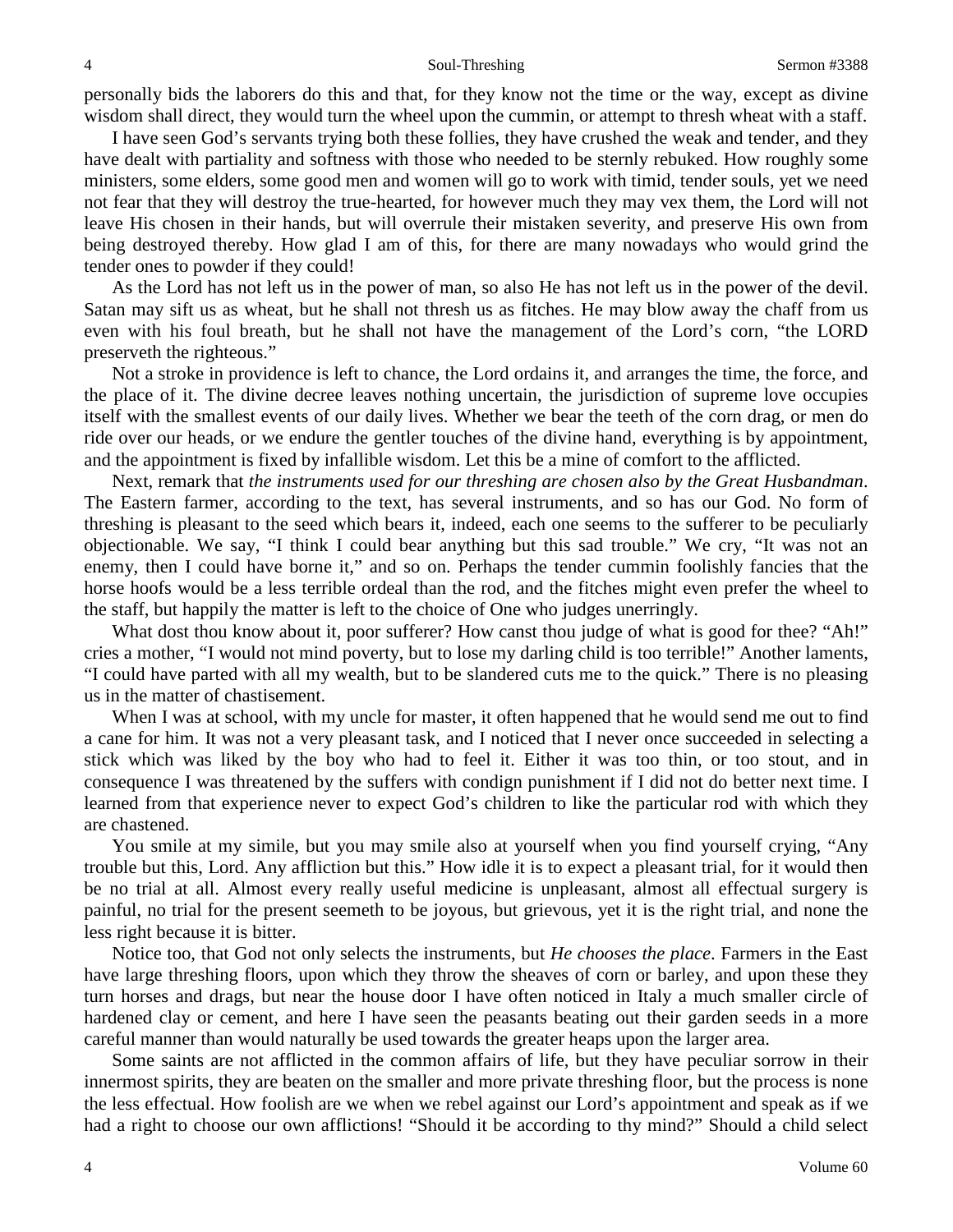#### Sermon #3388 Soul-Threshing 5

the rod? Should the grain appoint its own thresher? Are not these things to be left to a higher wisdom? Some complain of the time of their trial, it is hard to be crippled in youth, or to be poor in age, or to be widowed when your children are young. Yet in all this there is wisdom.

A part of the skill of the physician may lie not only in writing a prescription, but in arranging the hours at which the medicine shall be taken. One draught may be most useful in the morning, and another may be more beneficial in the evening, and so the Lord knows when it is best for us to drink of the cup which He has prepared for us. I know a dear child of God who is enduring a severe trial in his old age, and I would fain screen him from it because of his feebleness, but our heavenly Father knows best, and there we must leave it. The instrument of the threshing, the place, the measure, the time, the end, are all appointed by infallible love.

It is interesting to notice in the text the limit of this threshing. The husbandman is zealous to beat out the seed, but he is careful not to break it in pieces by too severe a process. His wheel is not to grind, but to thresh, the horses' feet are not to break, but to separate. He intends to get the cummin out of its husk, but he will not turn a heavy drag upon it utterly to smash it up and destroy it.

In the same way the Lord has a measure in all His chastening. Courage, tried friend, you shall be afflicted as you need, but not as you deserve, tribulation shall come as you are able to bear it. As is the strength such shall the affliction be, the wheat may feel the wheel, but the fitches shall bear nothing heavier than a staff. No saint shall be tempted beyond the proper measure, and the limit is fixed by a tenderness which never deals a needless stroke.

It is very easy to talk like this in cool blood, and quite another thing to remember it when the flail is hammering you, yet have I personally realized this truth upon the bed of pain, and in the furnace of mental distress. I thank God at every remembrance of my afflictions, I did not doubt His wisdom, then, nor have I had any reason to question it since. Our Great Husbandman understands how to divide us from the husk, and He goes about His work in a way for which He deserves to be adored forever.

It is a pleasant thought that God's limit is one beyond which trials never go—

*"If trials six be fix'd for men They shall not suffer seven. If God appoint afflictions ten, They ne'er can be eleven."*

The old law ordained forty stripes save one, and in all our scourgings there always comes in that "save one." When the Lord multiplies our sorrows up to a hundred, it is because ninety-and-nine failed to effect His purpose, but all the powers of earth and hell cannot give us one blow above the settled number. We shall never endure a superfluity of threshing. The Lord never sports with the feelings of His saints. "He does not afflict willingly," and so we may be sure He never gives an unnecessary blow.

The wisdom of the husbandman in limiting his threshing is far exceeded in the wisdom of God by which He sets a limit to our griefs. Some escape with little trouble, and perhaps it is because they are frail and sensitive. The little garden seeds must not be beaten too heavily lest they be injured, those saints who bear about with them a delicate body must not be roughly handled, nor shall they be. Possibly they have a feeble mind also, and that which others would laugh at would be death to them, they shall be kept as the apple of the eye.

If you are free from tribulation, never ask for it, that would be a great folly. I did meet with a brother a little while ago who said that he was much perplexed because he had no trouble. I said, "Do not worry about *that,* but be happy while you may." Only a queer child would beg to be flogged. Certain sweet and shining saints are of such a gentle spirit that the Lord does not expose them to the same treatment as He metes out to others, they do not need it, and they could not bear it, why should they wish for it?

Others, again, are very heavily pressed, but what of that, if they are a superior grain, a seed of larger usefulness, intended for higher purposes? Let not such regret that they have to endure a heavier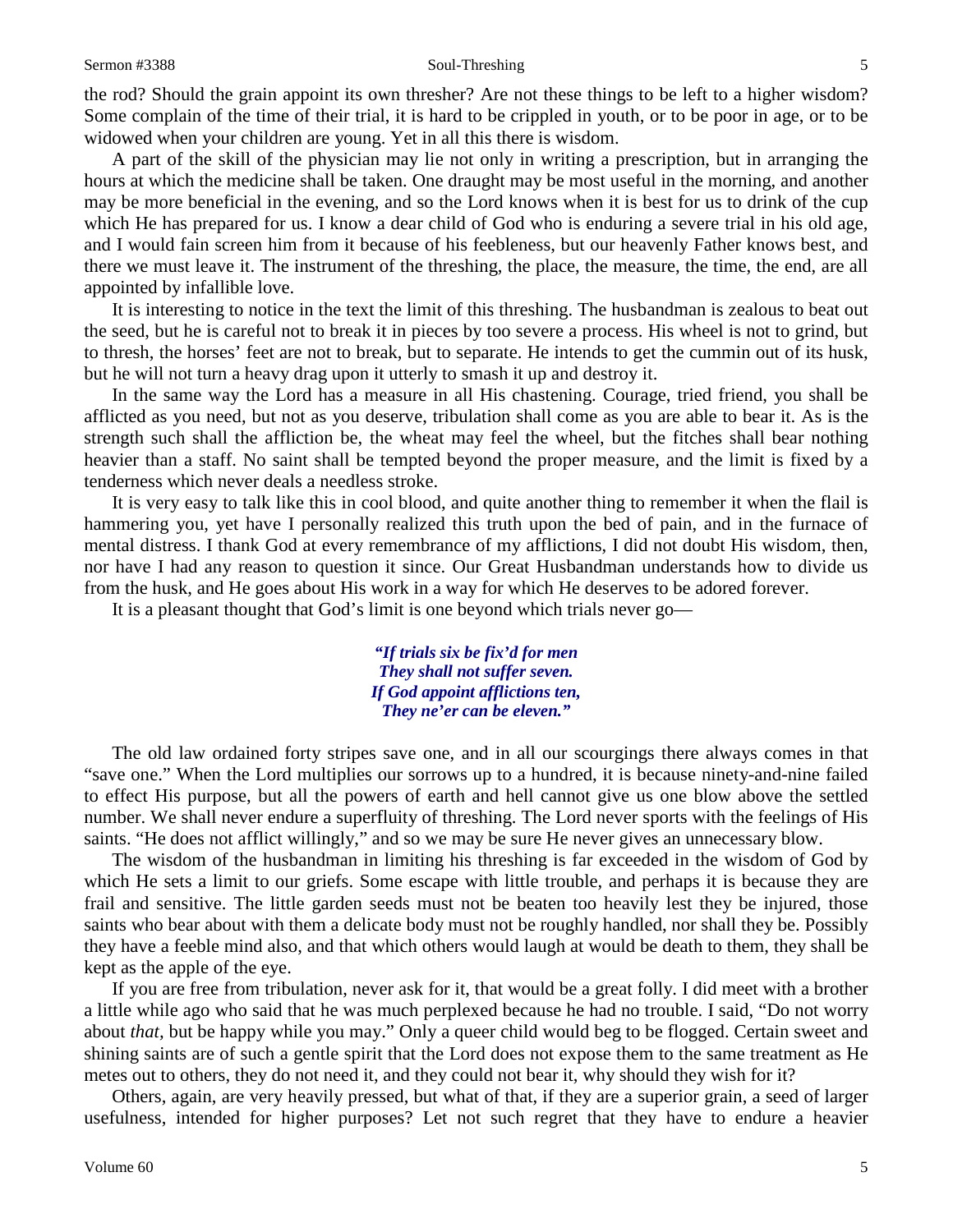threshing since their use is greater. It is the bread corn that must go under the feet of the horseman and must feel the wheel of the cart, and so the most useful have to pass through the sternest processes.

There is not one amongst us but what would say, "I could wish that I were Martin Luther, or that I could play as noble a part as he did." Yes, but in addition to the outward perils of his life, the inward experiences of that remarkable man were such as none of us would wish to feel. He was frequently tormented with Satanic temptations and driven to the verge of despair.

At one hour he rode the whirlwind and the storm, master of all the world, and then after days of fighting with the pope and the devil, he would go home to his bed and lie there broken down and trembling. You see God's heroes only in the pulpit, or in other public places, you know not what they are before God in secret. You do not know their inner life, else you might discover that the bread corn is bruised, and that those who are most useful in comforting others have to endure frequent sorrow themselves. Envy no man, for you do not know how he may have to be threshed to make him right and keep him so.

Brethren, we see that our God uses discretion in the chastisement of His people, let us use a loving prudence when we have to deal with others in that way. Be gentle as well as firm with your children, and if you have to rebuke your brother, do it very tenderly. Do not drive your horses over the tender seed. Recollect that the cummin is beaten out with a staff, and not crushed out with a wheel. Take a very light rod. Perhaps it would be as well if you had no rod at all, but left that work to wiser hands. Go you and sow and leave your elders to thresh.

Next, let us firmly believe in God's discretion, and be sure that He is doing the right thing by us. Let us not be anxious to be screened from affliction. When we ask that the cup may pass from us, let it be with a "nevertheless not as I will." Best of all, let us freely part with our chaff. The likeliest way to escape the flail is to separate from the husk as quickly as possible. "Come ye out from among them." Separate yourselves from sin and sinners, from the world and worldliness, and the process of threshing

will all the sooner be completed. God make us wise in this matter!

A word or two is all we can afford upon the third head, which is that—

#### **III.** THE THRESHING WILL NOT LAST FOREVER.

The threshing will not last all our days even here, "Bread corn is bruised, but he will not always be threshing it." Oh! no. "For a small moment have I forsaken thee, but with great mercies will I gather thee." "He will not always chide, neither will he keep his anger for ever." "Weeping may endure for a night, but joy cometh in the morning."

Rejoice, ye daughters of sorrow! Be comforted, ye sons of grief! Have hope in God, for you shall yet praise him who is the health of your countenance. The rain does not always fall, nor will the clouds always return. Sorrow and sighing shall flee away. Threshing is not an operation which the corn requires all the year round, for the most part the flail is idle. Bless the Lord, O my soul! The Lord will yet bring home His banished ones.

Above all, tribulation will not last forever, for we shall soon be gone to another and better world. We shall soon be carried to the land where there are neither threshing floors nor corn drags. I sometimes think I hear the herald calling me. His trumpet sounds, "Up and away! Boot and saddle! Up and away! Leave the camp and the battle and return in triumph."

The night is far spent with some of you, but the morning cometh. The daylight breaks above yon hills. The day is coming—the day that shall go no more down for ever. Come, eat your bread with joy, and march onward with a merry heart, for the land which floweth with milk and honey is but a little way before you. Until the day break and the shadows flee away, abide the Great Husbandman's will, and may the Lord glorify Himself in you. Amen.

# **EXPOSITIONS BY C. H. SPURGEON**

#### *PSALM 90, 119:21-32*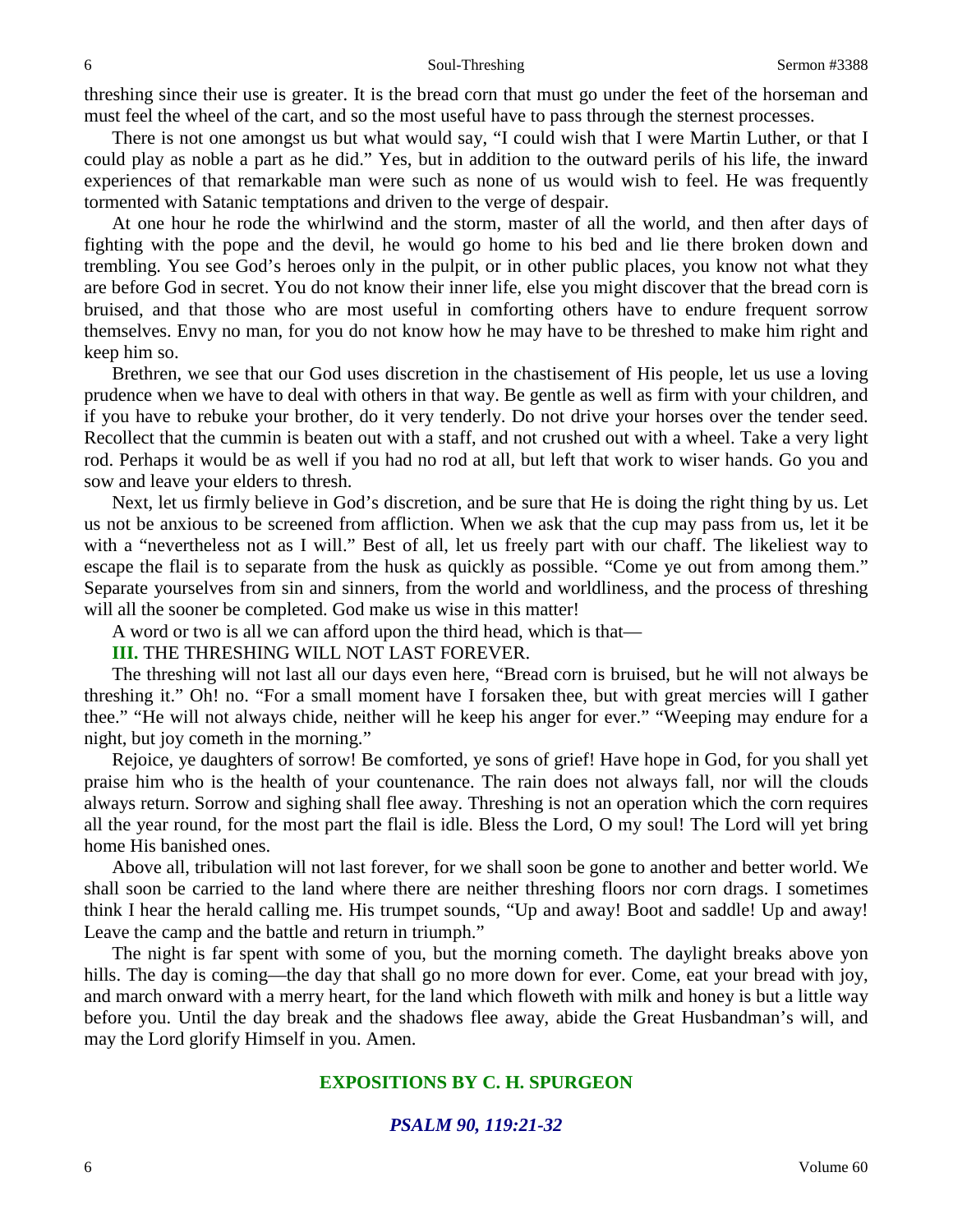# *"A prayer of Moses the man of God."*

I think this Psalm has been very much misunderstood, because the title has been forgotten. It is not a psalm for us in its entirety, it cannot be read by the Christian man and taken as it stands. It is a Psalm of Moses as far as Moses can get. It goes a long way, but there was a Joshua that lead the people into the promised land, and there is a Jesus who has "brought life and immortality to light by the gospel." That light shines through the gloomy haze of this dark psalm.

Please remember that Moses was a man peculiarly tried. We have never duly given weight to the afflictions of Moses. All the people that he brought out of Egypt, with two exceptions, died, and he saw most of them die, he himself having the sentence of death in himself, that he, like the rest, must not cross into the Land of Promise, so that with two millions or more of people round about him, that forty years he stood in the valley of the shadow of death, and with all the mercies that surrounded him, yet still, he must have had continual sorrow of heart, all his old friends and companions passing away one by one. It is a brave psalm, if you read it in that light, it is a grand specimen of heroic faith.

### **Psalm Chapter 90. Verse 1**. *LORD, thou has been our dwelling place in all generations.*

All thy saints abide in thee. Thy fiery, cloudy pillar covers and protects us.

**2.** *Before the mountains were brought forth, or ever thou hadst formed the earth and the world, even from everlasting to everlasting, thou art God.*

Oh! that is grand to feel that there is something stable, there is a rock that never crumbles—God from everlasting to everlasting the same. As for us, what are we?

**3.** *Thou turnest man to destruction; and sayest, Return, ye children of men.*

A breath gave them life, a word makes them die.

**4-6.** *For a thousand years in thy sight are but as yesterday when it is past, and as a watch in the night. Thou carriest them away as with a flood; they are as a sleep: in the morning they are like grass which groweth up. In the morning it flourisheth, and groweth up; in the evening it is cut down, and withereth.*

We have seen this over and over again, as we shall see it yet again this year in the flourishing and the cutting down of the grass, but we forget it for ourselves. Too often we forget it for our companions, we think that they are immortal where all are mortal. Let us correct our estimate that we may somewhat correct our sorrows.

**7.** *For we are consumed by thine anger, and by thy wrath are we troubled.*

Which was true of that generation. They died because of God's anger, but we bless God, as many of us as have believed in Christ Jesus are not under the divine anger, it is taken away. When it does fall upon us, it is as a father is angry with his children, it troubles and consumes us, but blessed be God, we usually walk in the light of His countenance, and joy, and rejoice therein. Let us value His mercy as we see the misery of His wrath.

**8.** *Thou hast set our iniquities before thee, our secret sins in the light of thy countenance.*

That is true of you that know not God. Your sins are always before His face, but it is not true of believers. Thou hast cast all their sins behind Thy back. God has forgotten the sins of His chosen, according to His own promise, "Their sins and their iniquities will I remember no more for ever." O blessed Gospel, Moses cannot reach to that.

**9.** *For all our days are passed away in thy wrath: we spend our years as a tale that is told.*

"For all our days are passed away in thy wrath." So it was with those that were round about Moses, but our days are passed in God's goodness, they shall pass away in infinite love, "We spend our years as a tale that is told."

**10.** *The days of our years are threescore years and ten; and if by reason of strength they be fourscore years, yet is their strength labor and sorrow; for it is soon cut off, and we fly away.*

Speaking of the mass of men, this is all that can be said of them, but as for the godly, where do they fly? They fly into His bosom who has loved them with an everlasting love. What is death but an open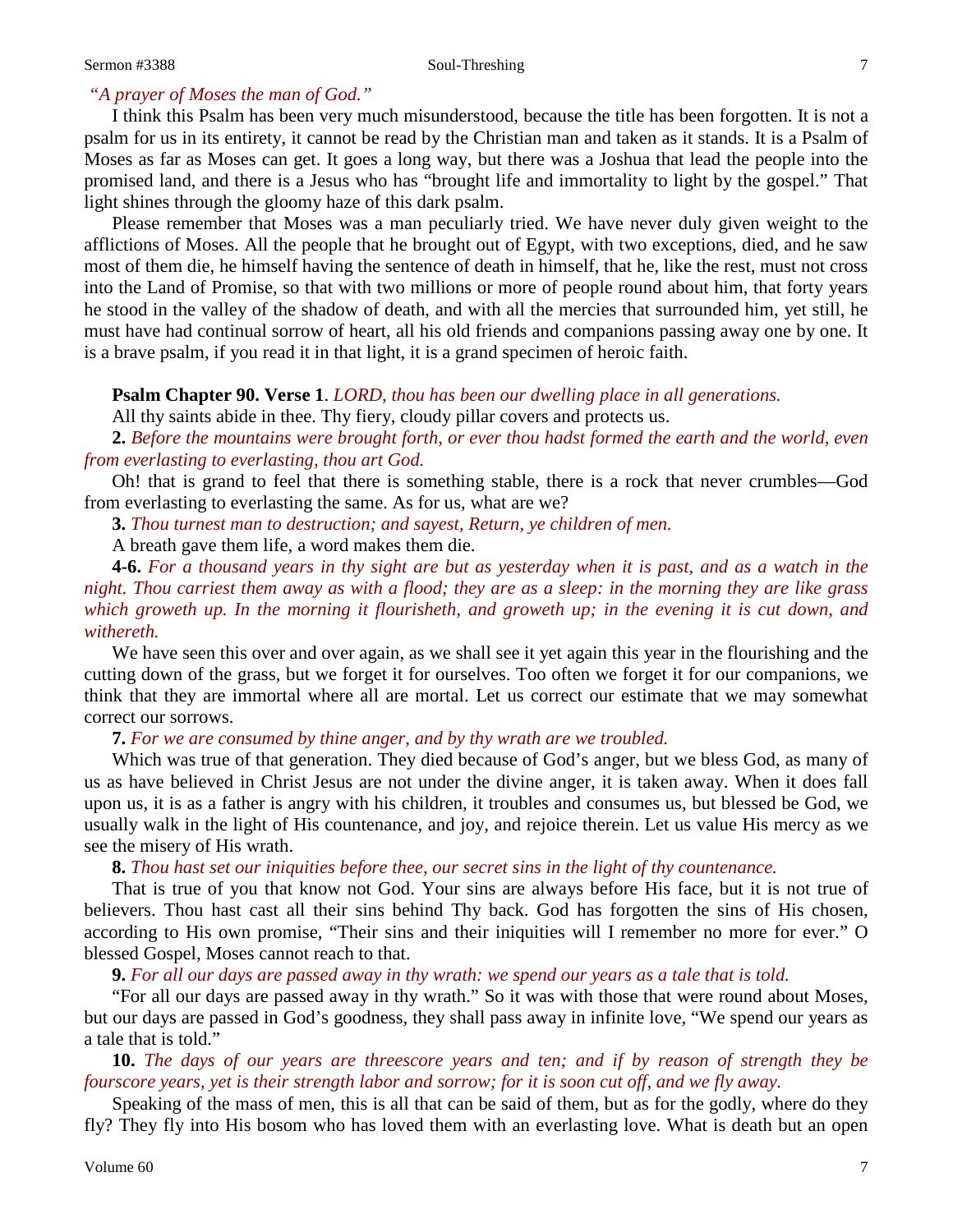cage to bid us fly and build our happy nests on high? Blessed be God that we do fly away. Have not we often wished for it and said, "O that I had the wings of a dove that I might fly away and be at rest"—that will come by and by.

**11.** *Who knoweth the power of thine anger? even according to thy fear, so is thy wrath.*

As He is greatly to be reverenced, so is He greatly to be feared. But the Lord has said of His people, "As I have sworn that the waters of Noah shall no more cover the earth, so have I sworn that I would not be wrath with thee, nor rebuke thee." Blessed be His name.

**12-14.** *So teach us to number our days, that we may apply our hearts unto wisdom. Return, O LORD, how long? and let it repent thee concerning thy servants. O satisfy us early with thy mercy; that we may rejoice and be glad all our days.*

Poor Israel was greatly afflicted. These deaths in the wilderness made her a perpetual mourner, but Moses asks that God will return to His people, cheer and encourage them, and let the few days they have to live be bright with His presence.

**15-17.** *Make us glad according to the days wherein thou hast afflicted us, and the years wherein we have seen evil. Let thy work appear unto thy servants, and thy glory unto their children. And let the beauty of the LORD our God be upon us: and establish thou the work of our hands upon us; yea, the work of our hands establish thou it.*

**Psalm Chapter 119. Verse 21.** *Thou hast rebuked the proud that are cursed, which do err from thy commandments.*

Wherever there is pride in the heart, there is sure to be error in the life. A proud man is wrong, to begin with, and as long as he continues proud, he must be wrong. It is not possible for him to be right. God has rebuked him, and God has cursed him. How wise it would be of him to be humble. Remember, we shall have either to be humble or to be humbled, and it is much better to be humble than to have to come under the humbling dispensations of God's hand.

**22.** *Remove from me reproach and contempt; for I have kept thy testimonies.*

O Lord, do not suffer men to believe lies and slanders against me, or if they do, let my conscience sustain my courage by the consciousness that I have kept thy testimonies.

# **23.** *Princes also did sit and speak against me:*

Had they nothing else to do, but talk against God's servants? No, they sat down to do it with deliberation. "Princes also did sit and speak against me."

### **23.** *But thy servant did—*

"Go to law with them?" No, not so here. "But thy servant got in the face and defended himself?" No, no. Look, you will not read those words. But "Thy servant was broken-hearted about it, to have the great men of the earth speaking against him?" No, it is not so either. "But thy servant did."

### **23.** *Meditate in thy statutes.*

Is not that a very blessed and admirable way of enduring slander—simply to take your Bible and read a little more than usual? You will cure it so.

**24.** *Thy testimonies also are my delight and my counsellors.*

Because I love them and delight in them. I submit my life to their guidance. I go to Thy Book to ask what I shall do. I consult it as the oracle of God. I take my doubts, and difficulties, and dilemmas there, and I find that they are all met. "Thy testimonies are my delight and my counsellors."

**25.** *My soul cleaveth unto the dust: quicken thou me according to thy word.*

Ah! there is a note of sadness here. The psalmist complains of himself. He found himself very sorrowful, and he could not get out of the sorrow, or he found himself very full of business cares, and he could not get rid of them. "My soul cleaveth to the dust"—as though it was stuck to the dust, and the dust to it, and could not rise.

Then how sweet the prayer, "Quicken thou me." "Didst Thou not first make me of dust, and wilt Thou not at the last quicken my mortal body out of the dust? Then, now, my Lord quicken Thou me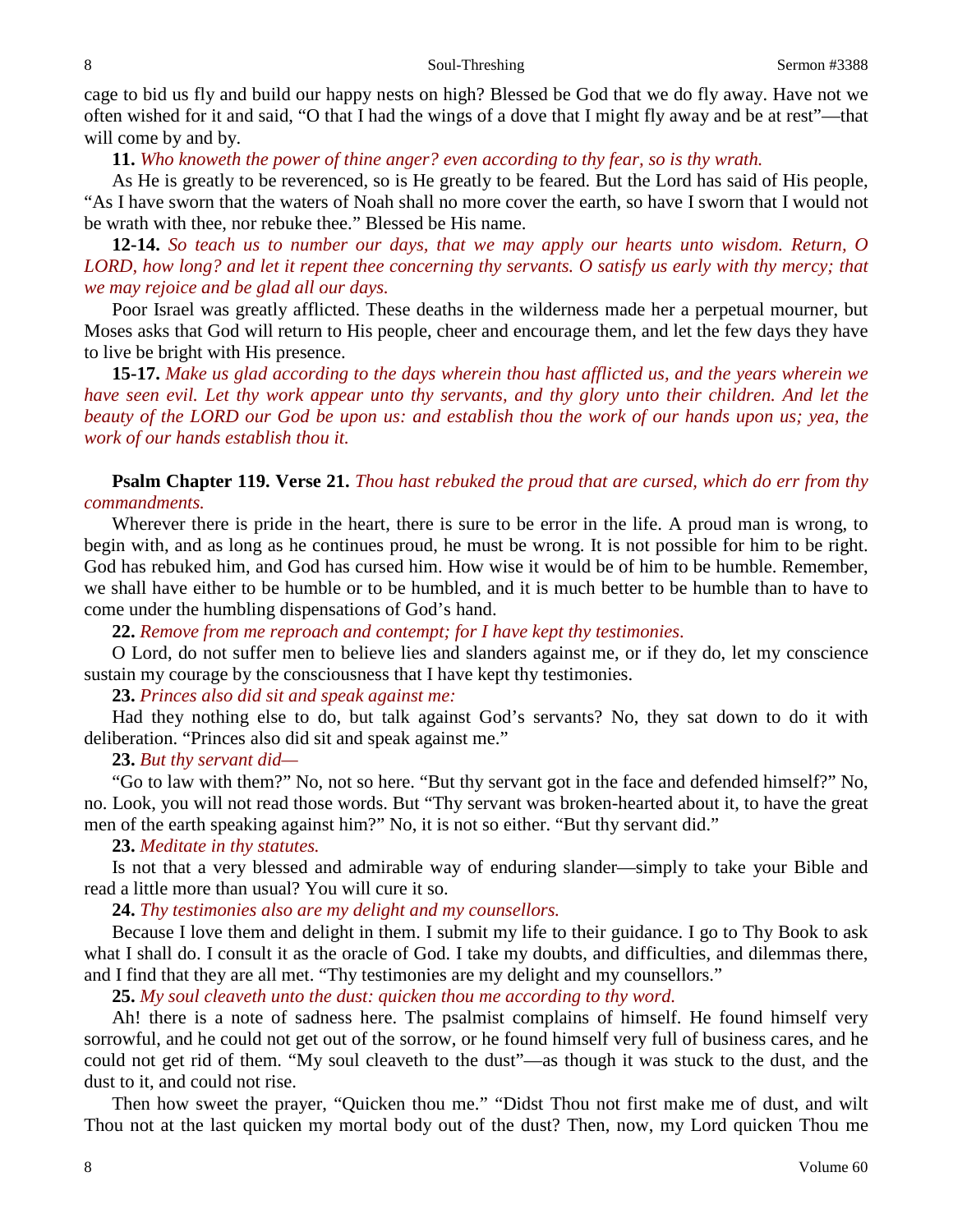#### Sermon #3388 Soul-Threshing 9

according to Thy Word." See, here is an evil complained of. He finds himself cleaving to the dust. Here is a remedy sought, "Quicken thou me." And here is an argument pleaded with God—"according to thy Word." There is a promise for it. Lord, fulfill thy word.

**26.** *I have declared my ways, and thou heardest me: teach me thy statutes.*

A confession had been made, "I have declared my ways." That confession had been accepted, "Thou heardest me." Then a petition is offered, "Teach me thy statutes." "Thou seest that I confess how wrong I was. Now give me grace that I may not go wrong again." May that be our spirit always.

**27-28.** *Make me to understand the way of thy precepts: so shall I talk of thy wondrous works. My soul melteth for heaviness: strengthen thou me according unto thy word.*

"I am poured out like water," says the Savior. "My heart is like wax. It is melted in the midst of my bowels." It is the greatness of pain, the greatness of fear, the greatness of sorrow, till He seems to melt away in the fire like wax. "For heaviness," says He, "my soul melts. Then strengthen thou me."

Oh! it is so sweet to turn to God when your soul is burdened—to look to Him, and say—not "deliver me." Observe that, The child of God is not so anxious to get rid of trouble, as he is to know how to behave worthily under it. "Strengthen thou me, according to thy Word." How he harps on that *"according to thy Word."* The child of God does not expect God to do otherwise than He has promised to do, and He is quite content if the Lord will act according to His Word, for well does our poet put it—

# *"What more can He say than to you He hath said— You who unto Jesus for refuge have fled?"*

In this book, dear brother, whatever your trouble, there is a promise to meet it. If you lose a key and you send for the whitesmith, as a general rule, somewhere in that bunch of keys he has a key that will fit your lock. And so here is a bunch of keys, and there is a key here that will exactly fit the lock of your trouble, whatever it may be, for God foresaw the circumstances of all His people, and prepared a promise for every circumstance.

# **29.** *Remove from me the way of lying: and grant me thy law graciously.*

"Take away the evil, give me the good." "The way of lying." Oh! it is a dreadful thing to get into that. There are some that have a way of doing it—some that do it jocosely—some that do it by implication. Some think it shrewd to deceive. "Remove from me the way of lying." If truth should be banished from all the world besides, it ought to find a shelter in the breasts of Christians. The Christian man is forbidden to take an oath, because there should never be any necessity for it. His word—his, "Yea, yea"—his "Nay, nay" should always be sufficient. Thank God it is, where the grace of God is.

**30-31.** *I have chosen the way of truth: thy judgments have I laid before me. I have stuck unto thy testimonies: O LORD, put me not to shame.*

Here is, first, choice, "I have chosen the way of truth." Here is his practically carrying it out, "Thy judgments have I laid before me." Here is his perseverance in it, "I have stuck unto thy testimonies." And then there is his prayer about it, "O Lord, put me not to shame." And it is a prayer which is sure to be answered. "Truth may be blamed, but it cannot be shamed." Truth is God's daughter, and he will take care of her. If you have chosen the way of truth, it is a way in which, though some may censure and slander, your righteousness shall come forth, in due time, as the noonday.

**32.** *I will run the way of thy commandments, when thou shalt enlarge my heart.*

"When I get liberty of heart, then will I take as my choice, thy ways." The Christian is never so much at liberty as when he is under law to Christ. He knows the difference between license and liberty. He has a liberty to do as he wills, because he wills to do as God wills him to do, and herein lies the only freedom which we desire.